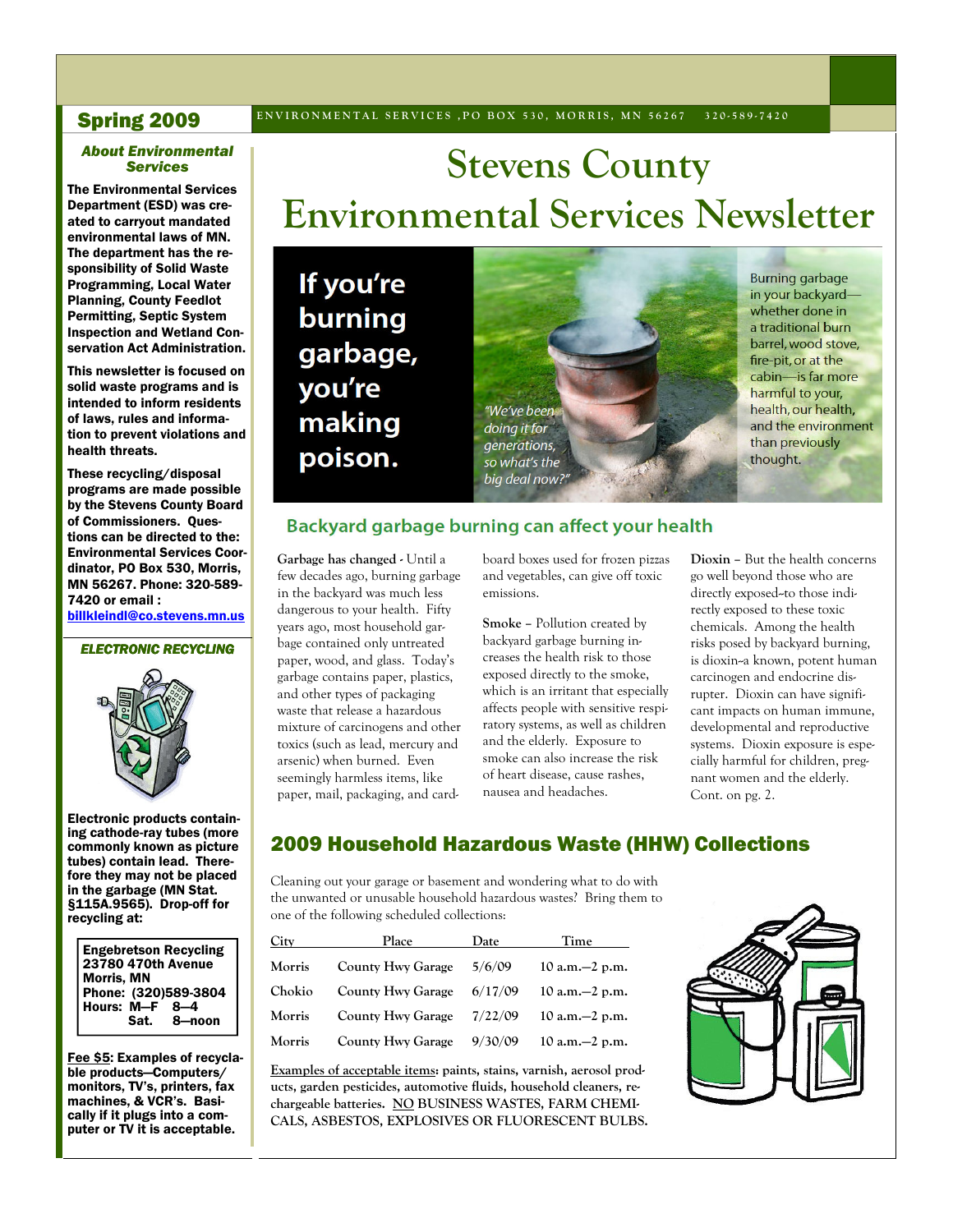# Stevens County

#### Page 2



Did you know? The EPA estimates that one burn barrel (from and average family of four) can produce as much or more dioxin as a full-scale municipal waste incinerator burning 200 tons per day.

Burning garbage in burn barrels creates low temperature fires (less than 2,200° F), which receive very little oxygen and produce a lot of smoke. Under these conditions, a variety of toxic substances are produced and then released directly into the air without being treated or filtered.



#### *Reducing Waste at Home*

Households in Minnesota are creating and throwing away more waste than ever. From junk mail to excess paint to food scraps, this garbage takes time and money to deal with. Fortunately, there's a lot you can do to reduce your waste at home. Besides, nobody likes taking out the trash.

To learn of ways to reduce waste at home, work or at school, check out: www.reduce.org

# Backyard garbage burning cont. from pg. 1

In Minnesota, dioxin is of particular concern since a recent survey shows that 45 percent of rural Minnesota residents still burn their garbage. Because burn barrels are more common in the rural, agricultural areas, there is particular concern about high levels of dioxin settling on crops, in streams and lakes-and eventually winding up in the food we eat. Dioxin produced by backyard burning is deposited on plants, which in turn are eaten by animals. When people eat meat and dairy products, the dioxin is absorbed. In fact, over 90 percent of all human dioxin uptake comes from meat and dairy consumption.

**Reduction efforts in Minnesota –** In Minnesota, open burning of household garbage is banned, with the exception of farms where regularly scheduled pick up of waste is not "reasonably available to the resident" (Minn.Stat. §17.135 and §88.171). However, 28 of Minnesota's 87 counties have passed no-burn/bury resolutions to close this exemption.

#### **Kick the backyard burning habit. Here's how to start:**

● Recycle More: 40% of all garbage is recyclable. Rural Residents can use the recyclable trailers located at each city in Stevens County on a monthly basis.

● Check into garbage service. It may be more affordable than you think. Contact Engebretson Disposal and Recycling at 320-589- 3804 for an estimate.

The majority of this information was taken from the MPCA fact sheet "If you're burning garbage, you're making poison". For more information about the dangers of backyard burning contact the Minnesota Pollution Control Agency at 651-296-6300 or www.pca.state.mn.us/burning. You can also contact the Stevens

County Environmental Services at 320-589-7420.

# Recycling Information

| Contact Information: Engebretson Disp<br>Location:<br>Telephone:<br>Hours: | 23780 470th Aver<br>$(320)$ 589-3804<br>Mon.-Fri.: 8 a.m |
|----------------------------------------------------------------------------|----------------------------------------------------------|
|                                                                            | Sat.: 8 a.m. noon                                        |

**Contact Information: Engebretson Disposal & Recycling Avenue, Morris** a.m.-4 p.m.

**Only the following sorted materials are accepted for residential & rural recycling:** 

- **Newspaper Only—No glossy papers, phone books or magazines**
- **Aluminum Cans—Crush if possible to save storage space**
- **Tin Cans—Rinse and remove paper labels**
- **Glass—Clean clear/brown/green bottles & jars. Remove covers**
- **Plastic—PETE#1 & HDPE#2 small neck bottles**

**Residential Curbside Collection Schedule—use your blue recycling bin. Sort recyclables in paper grocery bags.** 

**—Morris Residential Area: Eastside—1st Thursday of month** 

| –Chokio & Alberta:   | 2nd Thur  |
|----------------------|-----------|
| -Hancock & Donnelly: | 2nd Frida |
|                      |           |

 **Westside—1st Friday of month —Chokio & Alberta: 2nd Thursday of month —Hancock & Donnelly: 2nd Friday of month** 

**Rural Recycling Schedule—drop off recyclables in recycling trailers at: —Alberta: 1st weekend of month– South of Cargill Elevator —Chokio: 2nd weekend of month– County Garage on Hwy 28 —Donnelly: 3rd weekend of month– South of City Park**

**—Hancock: 4th weekend of month– Next to old Laundromat** 

**—Morris: 3rd & 4th weekend of month– Lee Community Center Lot** 

**Morris Recycling Trailer—residents can drop-off recyclables at: —Morris Public Works Lot: Every day of the week** 

**Although cardboard is not collected at curbside or in the rural trailers, it can be brought to Engebretson Disposal & Recycling during working hours. Other recyclables can also be dropped off.** 

#### **Curbside Recycling Bin**



**Properly sorted recycling materials for curbside pickup.** 

### **Rural Recycling Trailer**



**Place separated recycling materials in appropriate trailer bin.**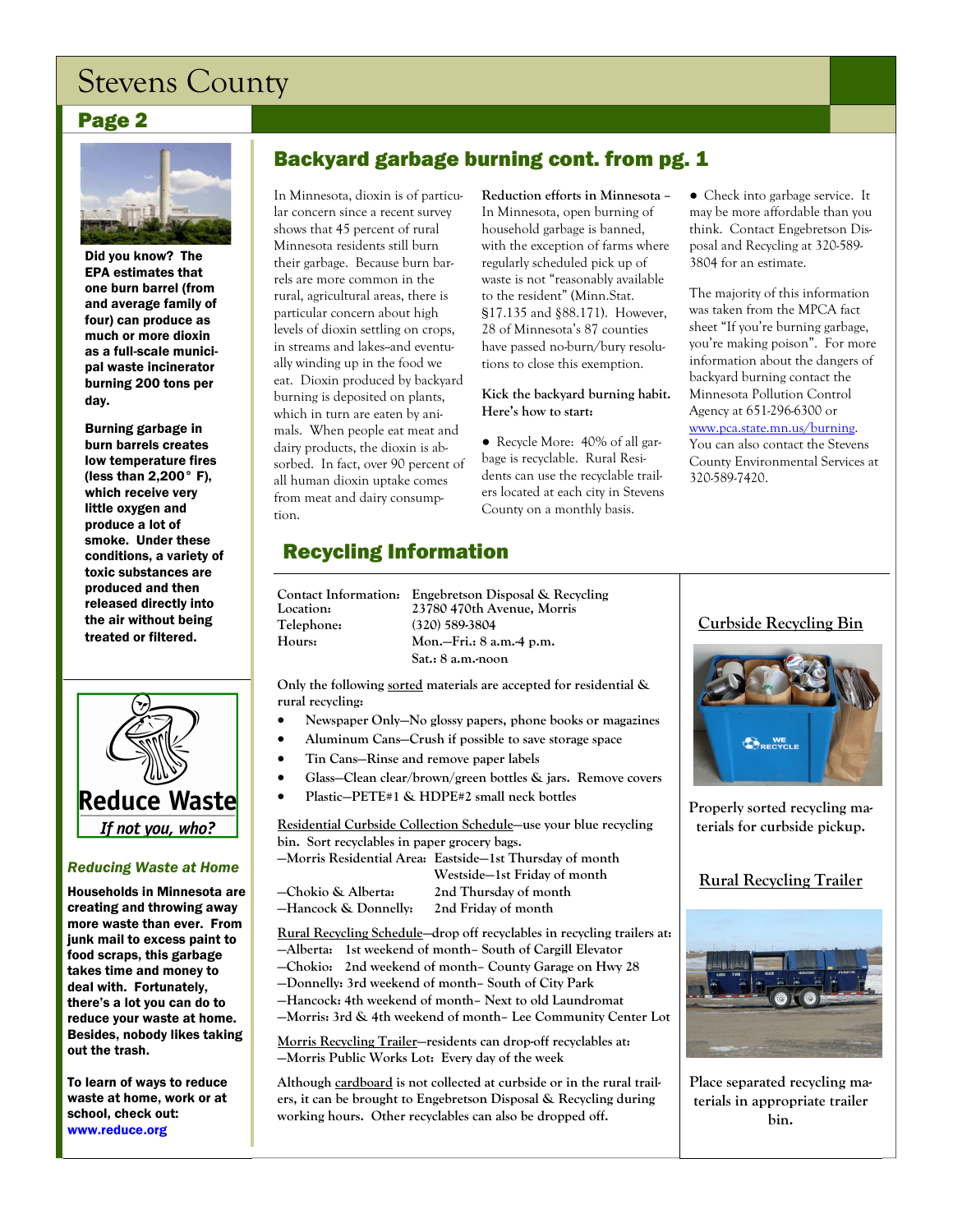# Spring 2009

### Page 3

# Household Battery Recycling and Disposal

Once a battery is used up or no longer useful, the battery's chemical will determine how best to dispose of it. Look on the battery's label or packaging to identify what it is made of, then use this guide to identify the safe disposal method. Many stores that

sell electronics or batteries will accept used batteries. Be sure to call first.

In Stevens County we conduct four annual household hazardous waste (HHW) collection opportunities in which you can dispose of household batteries (not vehicle batteries) free of charge. Check out the schedule of 2009 collections on page 1 of this newsletter. If you have questions on batteries contact the MPCA website:

www.pca.state.mn.us/hhw and do a search for household batteries.



# Used Oil and Oil Filter Recycling

Used oil and filters often contain hazardous contaminants, such as flammable fuels and their additives, lead and other toxic metals. Used oil that is disposed of improperly can kill vegetation and wildlife and pollute surface water and ground water. For this reason, it is illegal to: pour used oil on the ground; down a drain or sewer; put in the trash or apply to roads for dust suppression.



used oil at the following County sponsored locations. If you are a farmer and have large quantities to recycle, call the ESD at (320)

589-7420 for a recycler to pickup oil at your farm.

- County Hwy. Garage—Morris
- County Hwy. Garage—Chokio
- Engebretson Recycling—Morris



Recycle your used oil filters at one of these County sponsored locations. Filters need to be drained free of all oil.

- County Hwy. Garage—Morris
- County Hwy Garage—Chokio
- Morris City Garage—Morris
- Engebretson Recycling—Morris

#### *Did you know?*

Each year over two billion household batteries are purchased in the US to power a variety of products. Some batteries may contain toxic metals like mercury, lead, cadmium and silver, which can contaminate our air and water when the batteries are incinerated or disposed of in a landfill. Eventually these metals can accumulate in living tissue and cause adverse health affects.

#### *Use rechargeables!*

 According to the RBRC, these batteries can be recharged up to 1,000 times before a recycling facility takes them apart and their metals are recovered. Like compact fluorescent bulbs, while the initial cost is higher, you save money in the long run.



#### **Oil Recycling Facts**

 The used oil you take to a collection site can be recycled

products,



for heat or the production of asphalt, or used in power plants to generate electricity. Burning just two gallons of used oil in a power plant can generate enough electricity to run an average household for 24 hours.